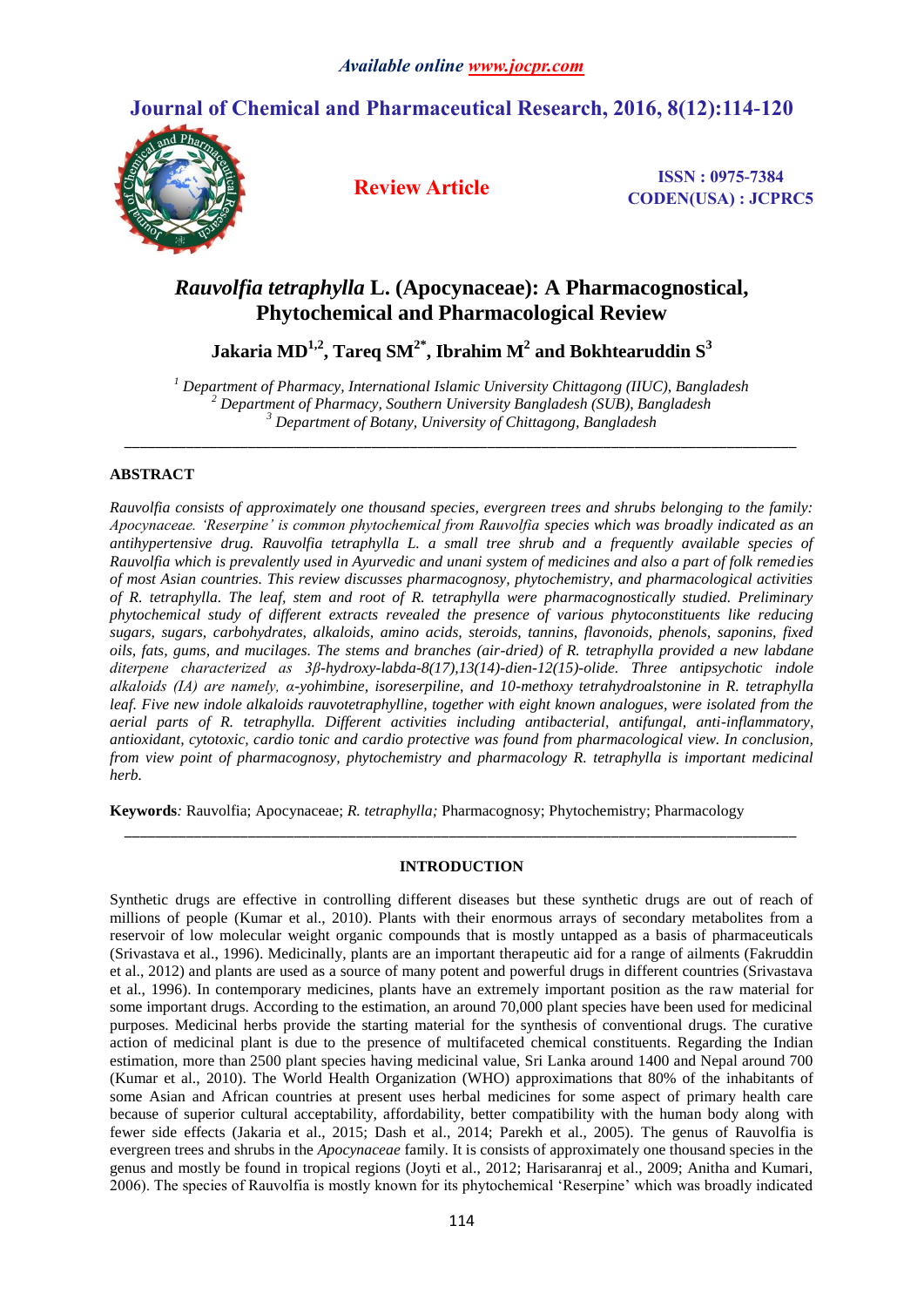as an antihypertensive drug (Kumar et al., 2011). *Rauvolfia tetraphylla* L., a small tree shrub that will attain 6 feet (~ 2 meters) in heights (Rao et al., 2012). It is a frequently available species of Rauvolfia which is prevalently used in Ayurvedic and unani system of medicines and also a part of folk remedies of most Asian countries (Behera et al., 2016). From medicinal point of view, *R. tetraphylla* is significant in the treatment of cardiovascular diseases, hypertension and a variety of psychiatric diseases (Faisal and Anis, 2002). Economically, it is also important because of the presence of alkaloids, which are localized in the roots (Patil and Jeyanthi, 1997). It is reported that, the roots are useful in the treatment of hypertension, cardiovascular diseases and as a tranquilizing agent. For intestinal problems, the extract of the root of *R. tetraphylla* is valuable. It is believed that roots are used to stimulate uterine contraction in case of difficult delivery (Harisaranraj et al., 2009). The black dye yielding from fruits and the extract of the herb is mixed with castor oil applied to skin ailments (Anitha and Kumari, 2006). The present review discusses pharmacognosy, phytochemistry, and pharmacological activities of *Rauvolfia tetraphylla*.

 $\_$  , and the state of the state of the state of the state of the state of the state of the state of the state of the state of the state of the state of the state of the state of the state of the state of the state of the

### **PHARMACOGNOSTICAL STUDY**

Pharmacognostical study of leaf, stem and root was done by Joyti et al., (2012) and only study of root was also done by Amjad et al. (2014).

#### **Study of leaf**

#### **Macroscopic characters**

Leaf in whorls of 4, unequal,  $5-9\times 3-4$ cm, elliptic-ovate in shape; Apex was acute and base is round, entire margin, and reticulate venation. Both surfaces were pubescent, color was dark green. Odor characteristic, texture was smooth.

#### **Microscopic characters**

On surface preparation, the leaf showed that upper epidermis was devoid of stomata and it had numerous uniserate, muticellular trichomes. But in lower epidermis innumerable paracytic stomata were observed and trichomes similar to that of upper epidermis were examined. Transverse section of the midrib of leaves illustrated a single layer of upper and lower epidermis with a thin cuticle. In epidermis, abundant uniserated and muticellular trichomes were seen. Just below the upper epidermis 5–7 layer of collenchymatous cells (which changed pink after addition of a staining agent, saffranin), which were polygonal in shape and lesser than parenchymatous cells. Similar collenchymatous cells were observed above the lower epidermis too. The vascular bundles composed of xylem at the center with phloem on both the sides which makes them bicollateral vascular bundle. Additional areas of the midrib contained parenchymatous cells. The mesophyll tissue composed of higher in position palisade and lower spongy parenchyma cells. Chlorophyll was availble in the entire of the section (Figure 1 and 2).



**Figure 1: Transverse section of Leaf**



#### **Figure 2: Leaf characters**

(1: trichomes 2: upper epidermis 3: upper palisade 4: lower spongy parenchyma 5: parenchyma of mid rib 6: lower epidermis 7: vascular bundles 8: Collenchymatous cells)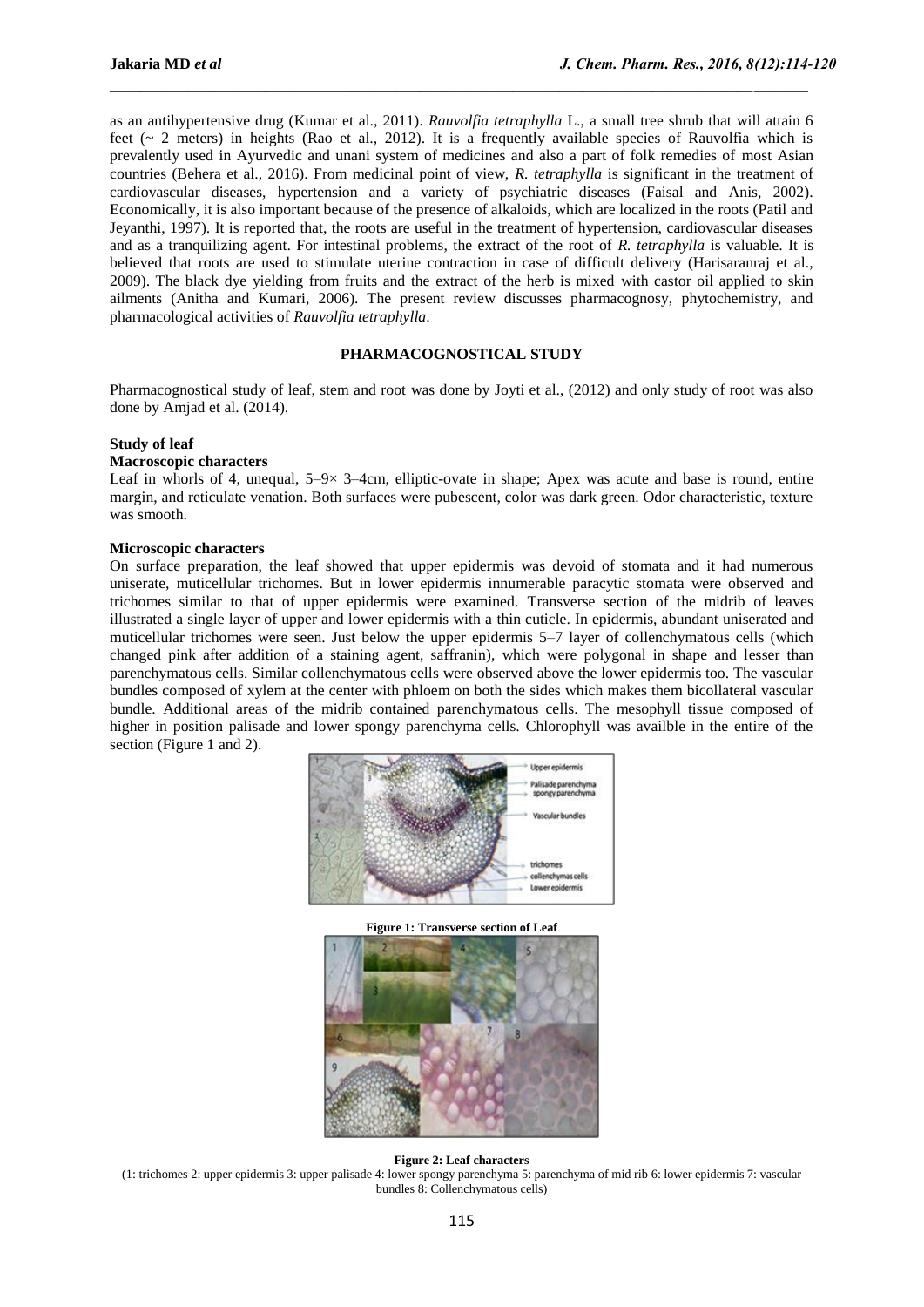### **Study of stem**

#### **Macroscopic characters**

Stem was round, its length and breadth was  $12{\text -}19\times 0.2{\text -}05$ , Surface was rough, hairy, outwardly green and internally creamish yellow. Odor characteristic, texture was rough and fibers.

 $\_$  , and the state of the state of the state of the state of the state of the state of the state of the state of the state of the state of the state of the state of the state of the state of the state of the state of the

#### **Microscopic characters**

Transfer section of stem views the single layer of epidermis with uniserate, muticellular trichomes. Just below the epidermis cortex is filled with 10-12 layer of parenchymatous cells which are oval to oblong in shape of different size. At the end of cortex, the patches of non-lignified fibers which has yellowish ting. After the cortex is vascular bundle here xylem in the center and phloem in both the side so it is bicollateral vascular bundle. In center the big pith which is filled with parenchymatous cells, but at places we can see the stone cells in cortex and pith region (Figure 3 and 4).



**Figure 3: Transverse section of Stem**



**Figure 4: Stem characters** 

(1: trichomes 2: cotex 3: nonlignifed fiber 4: vascular bundle 5: pith 6: stone cell)

## **Study of root**

### **Macroscopic character**

Pieces of roots was about 8 to 15cm long and 0.5 to 2cm in thickness. The root was sub cylindrical in shape, curved, outer surface was grayish-brown to reddish-brown and its inner surface creamish yellow, longitudinal fissures are seen in outer surface, fracture was splintery short. Slight odor and bitter in taste**.**

#### **Microscopic character**

Root comprises of simple rectangular cork about 15 layers, big cortex which are made up of parenchyma cells and it is filled with simple starch grain and at places it observe presence of oil resin in cortex. Presence of stone cells in cortex is the character which helps to different from R. serpentina. Thick walled Medullary rays which are uniseriate or biseriated, which are arises from end of cortex region that's above the cambium, which are almost rectangular in shape. Xylem is lignified xylem fibers and xylem parenchyma cells are seen in the stellar. There is small pith at the center. Starch grains and twin prismatic crystals are seen the section (Figure 5 and 6).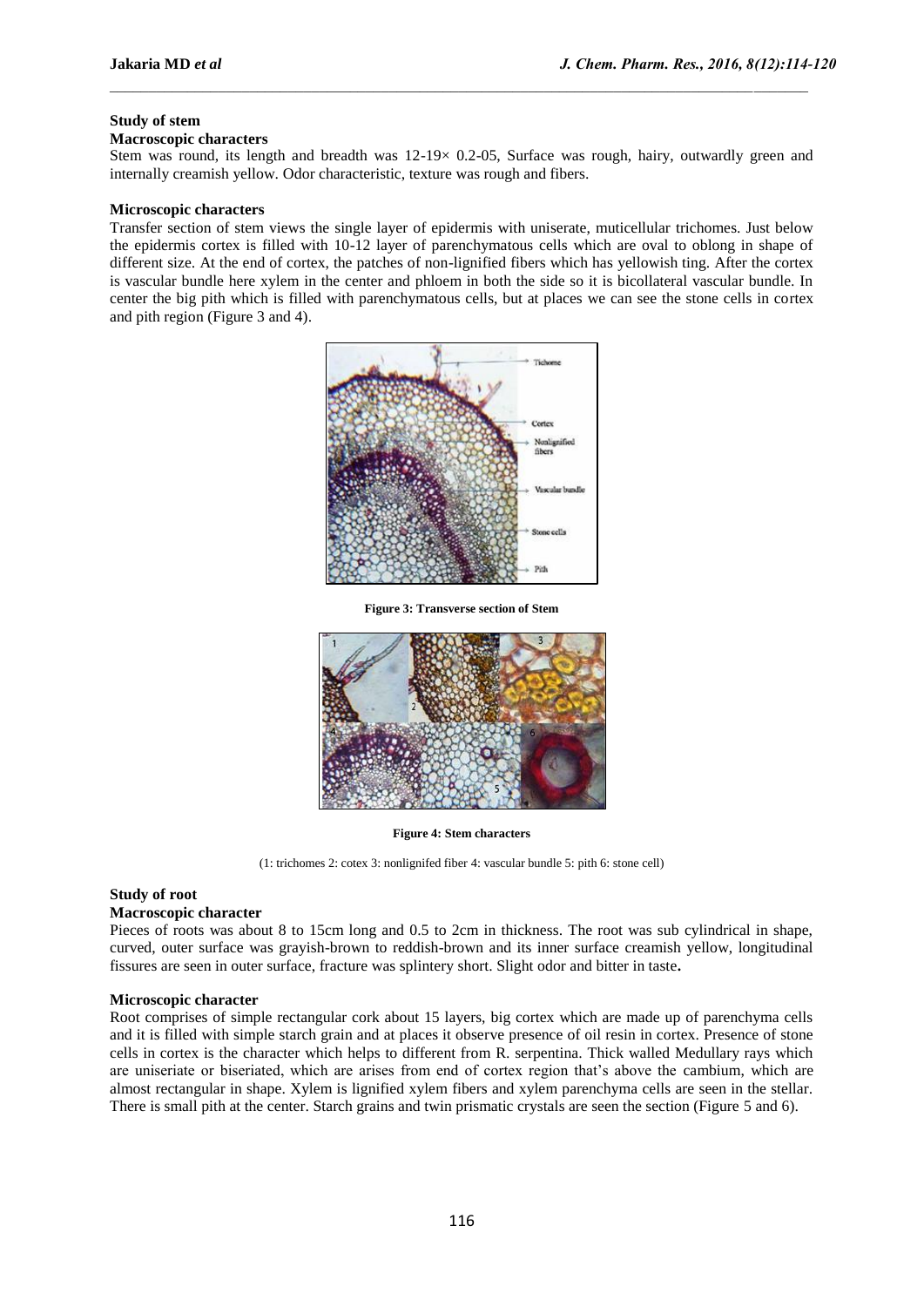

 $\_$  , and the state of the state of the state of the state of the state of the state of the state of the state of the state of the state of the state of the state of the state of the state of the state of the state of the

**Figure 5: Transverse section of Root**  (1: Cork 2: cortex3: stone cells 4: oil resin 5: xylem 6: Medullary rays)



**Figure 6: Root characters** (1: cork 2: oil resin 3: starch grains4: prismatic crystals 5: cortex 6: xylem and Medullary rays 7: stone cells)

### **PHYTOCHEMISTRY**

Cold extracts of the plants samples showed the presence of compounds including carbohydrates, alkaloids, tannins, phenols and flavonoids along with absence of fixed oil and saponins. In this assay total alkaloids (TA), total terpenoides (TT), total glycoside (TG) of alcohol, water and 50% alcohol extracts of the powdered drugs of four samples were also carried out (Thinakaran et al., 2009). Another test results of preliminary phytochemical study of aqueous and methanol extracts revealed the presence of various phytoconstituents like carbohydrates, alkaloids, steroids, tannins, phenols, saponins, fixed oils, fats, gums, mucilages and flavonoids and absence of proteins, and volatile oil (Kavitha et al., 2012).

In an additional study of phytochemical screening of cultured plant extracts also revealed the presence of steroids, reducing sugars, sugars, alkaloids, phenols, flavonoid, saponins, tannins and amino acids (Nandhini and Bai, 2014). Moreover, in another study, alkaloids were present in leaf as well as fruit samples, this was predictable as a number of alkaloids have been reported from the related species of this family which are namely serpentine, reserpine, ajmalacine and many of these have proven medicinal records. Beside the acetone extracts of both leaf and fruits showed the presence of flavanoids, tannin and saponin as well (Behera et al., 2016).

The air-dried stems and branches of R. tetraphylla provided a new labdane diterpene characterized as 3βhydroxy-labda-8(17),13(14)-dien-12(15)-olide on the basis of several spectroscopic studies comprising UV, IR, MS and NMR (H, C and HMQC). This is the first report of a new terpenoid constituent from *R. tetraphylla*, an important medicinal plant broadly known for the source of a diversity of alkaloids (Brahmachari et al., 2011). Three antipsychotic indole alkaloid  $(IA)$  such as,  $\alpha$ -yohimbine, isoreserpiline, and 10-methoxy tetrahydroalstonine in *R. tetraphylla* leaf simultaneously quantified by developed simple isocratic HPLC method (Verma et al., 2012).

From another research, five new indole alkaloids rauvotetraphyllines A–E (1–5)(Figure 7), together with eight known analogues, were isolated from the aerial parts of *R. tetraphylla*. The structures were recognized by means of spectroscopic methods (Gao et al., 2012).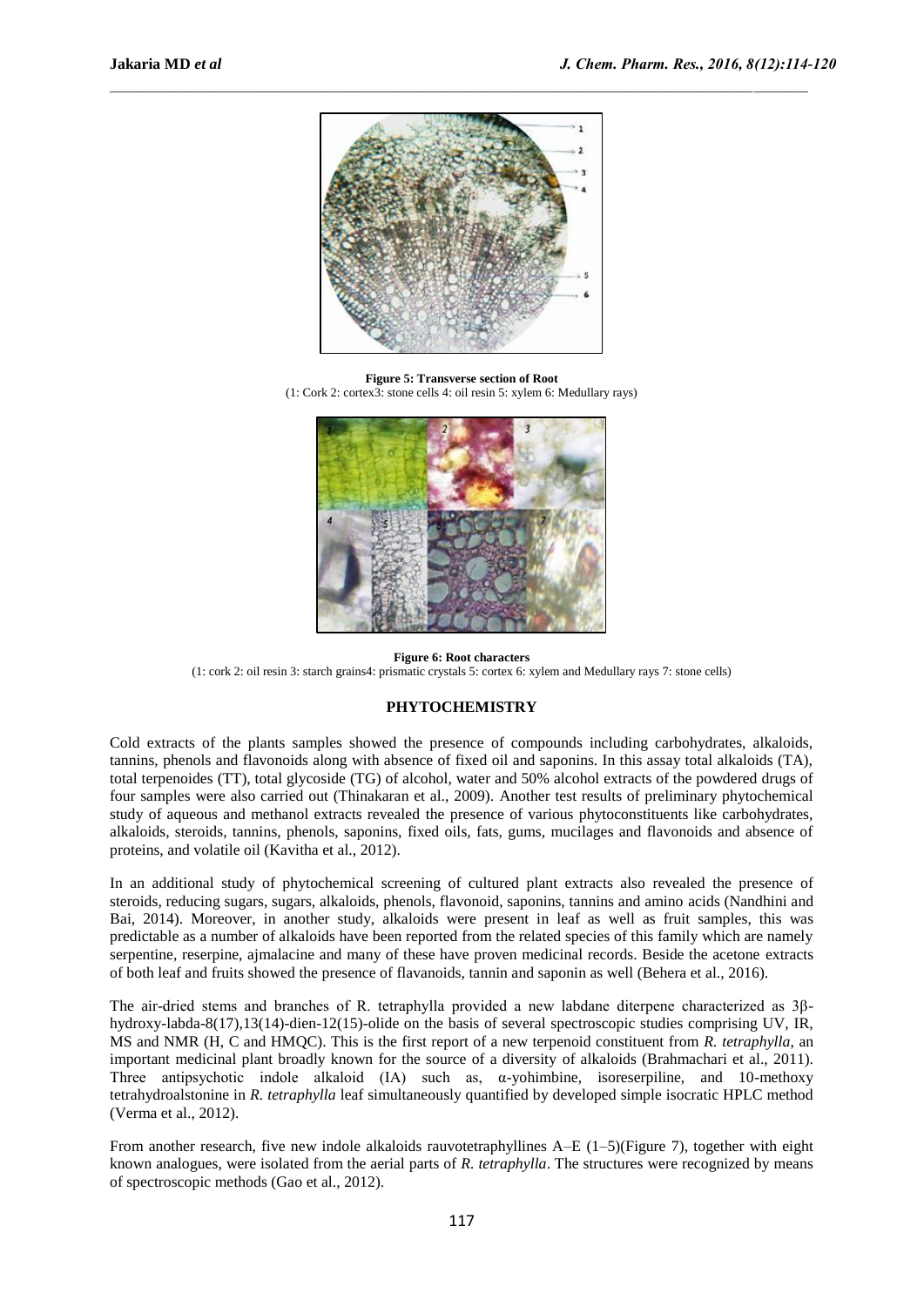

**Figure 7: Five new indole alkaloids rauvotetraphyllines A–E (1–5)**

It is reported that this plant root contains nearly 30 alkaloids including reserpine, ajmalicine, reserpitine, sarpagine, deserpidine, rescinnamine, serpentine, ajmalidine, alloyohimbine, chandrine, corynathine, iscajmaline, neo ajmaline, papaverine, raunatine, raunoline, rauwolscine, reserpiline, reserpinine, reserpoxidine, serpinine, thambine and yohimbine. Reserpine is working as tranquilizer and also lowers the blood pressure. Serpentine, a weak hypotensive agent and sarpagine has only fleeting effect on blood pressure. The alkaloid yohimbine is hypotensive, a depressant of cardiovascular system and also a hypnotic. Ajmaline stimulates respiration, bowel movement and also useful in the management of arrhythmic heart disorders (Anitha and Kumari, 2006). From another report, the root of this plant includes various monoterpene indole alkaloids and reserpine is reported to present in more than 50% of total alkaloids (Anitha and Kumari, 2013).

According to the assay by using HPTLC coupled with mass spectrum, identified major compounds were 3 isoreserpine, ajmalicine, ajmaline, reserpine and yohimbine from R. tetraphylla (Nandhini and Bai, 2014).

### **PHARMACOLOGICAL ACTIVITIES**

#### **Antibacterial activity**

Antibacterial activity of ethanol extract from *R. tetraphylla* was tested against bacterial species of *Escherichia coli*, *Streptococcus lactis*, *Enterobacter aerogenes*, *Alcaligenes faecalis*, *Pseudomonas aeruginosa*, and *Proteus vulgaris*. Extracts showed maximum activity against *E. coli*, *E. aerogenes*, *A. faecalis* (Suresh et al., 2008).

In addition, another in vitro study of antibacterial activity was done for extracts against four gram positive (*Streptococcus pneumoniae*, *Staphylococcus aureus*, *Bacillus cereus*, *Bacillus pumilis*) bacteria and four gram negative bacteria included Escherichia coli, *Enterobacter aerogenes*, *Pseudomonas aeruginosa*, Streptomyces marienensis by using cylinder plate assay. Ethyl acetate, methanol and hydroalcoholic extracts (70% v/v ethanol) of *R. tetraphylla* showed good zone of inhibition against tested bacterial strains at dose of 150μg/cup compared to hexane extract (Rao et al., 2012).

Moreover, in vitro antibacterial activity of aqueous, alcoholic, and chloroform extracts of leaf of *R. tetraphylla* against various gram-positive and gram-negative bacteria including *Bacillus cereus*, *Bacillus subtilis*, *Salmonella typhimurium*, *Staphylococcus aureus*, *Klebsiella pneumonia*, *Proteus vulgaris*, *Pseudomonas aeruginosa*, *Streptococcus agalactiae*, *Lactobacillus acidophilus* and *Escherichia coli* was studied by using disc diffusion method with standard antibacterial drugs as a positive control. Methanol extract of both plants have produced good and comparable antimicrobial activity against most gram positive and gram negative bacteria except against *S. typhimurim* and *E. coli.* Chloroform extract of *R. tetraphylla* was also effective against majority of bacteria (12.00 $\pm$  0.58 to 14.67 $\pm$ 0.88 mm) but water extracts of the plants did not show any antibacterial activity (Patel et al., 2013).

#### **Antifungal activity**

Ethanol leaf extract of *R. tetraphylla* also done for antifungal activity against fungal species of *Fusarium oxysporum*, *Alternaria helianthii*, *Curvularia lunata*, *Aspergillus niger* and *Penicillium* spp. by using disc diffusion technique. Among different fungi, investigated *A. niger* and *Penicillium* spp were found to be more responsive to crude extract when compared to others (Suresh et al., 2008).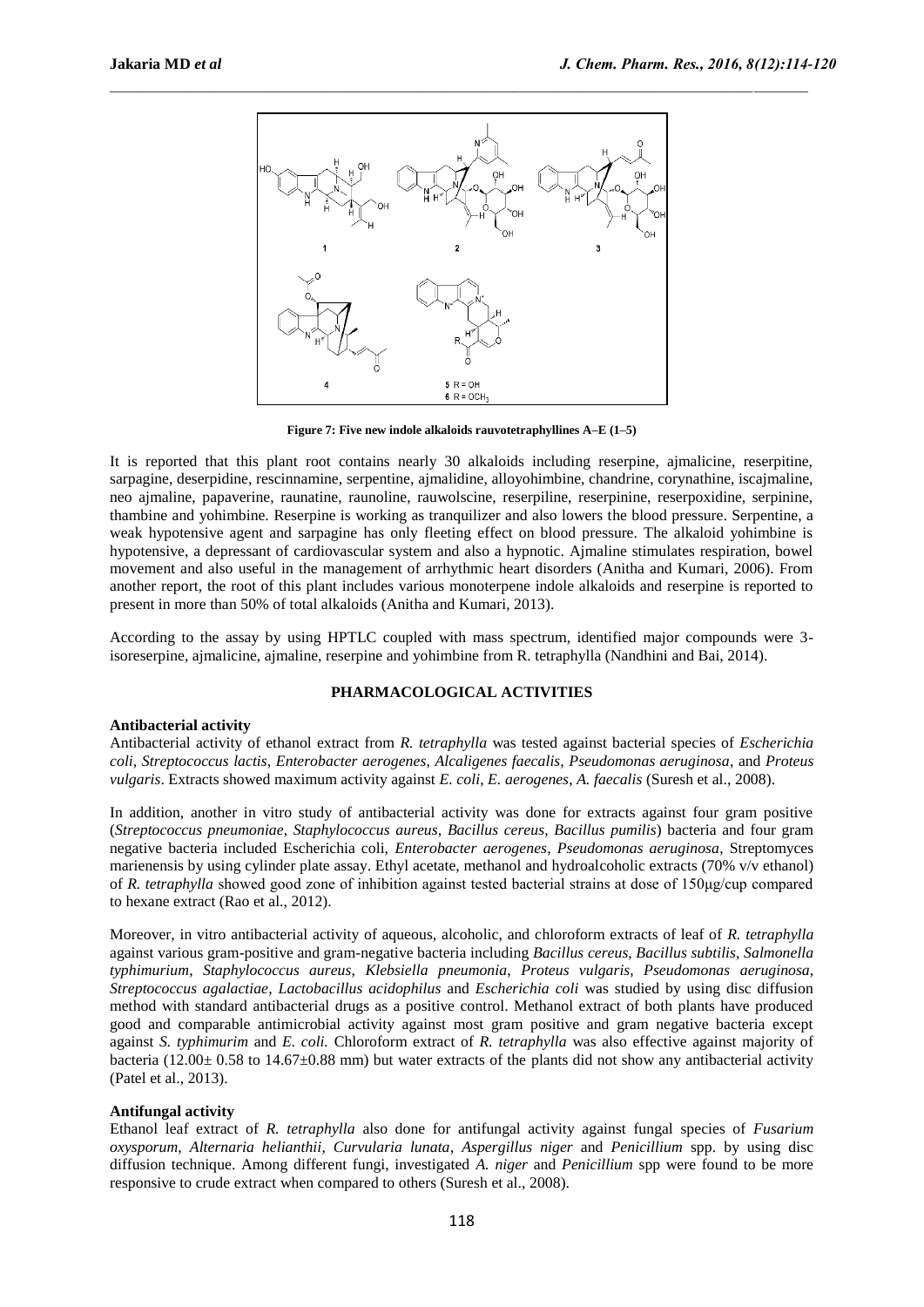Another study of aqueous and methanol leaf extracts of *R. tetraphylla* was investigated for antifungal activity against four fungi (*Aspergillus niger*, *Aspergillus flavus*, *Rhizopus indicus* and *Mucor indicus*) using the paper disc diffusion technique. Methanol extract produced antifungal activity against three fungi excluding *M. indicus* (Kavitha et al., 2012).

 $\_$  , and the state of the state of the state of the state of the state of the state of the state of the state of the state of the state of the state of the state of the state of the state of the state of the state of the

### **Anti-inflammatory activity**

Hydro-alcoholic extract (70% v/v ethanol) at 200, 400 and 800 mg/kg doses and methanol, ethyl acetate and hexane extracts at doses 100, 200 and 400 mg/kg of R. tetraphylla root bark were examined for antiinflammatory activity in Carrageenan induced rat paw oedema model. In this activity, the thickness of paw was measured every one (01) hour up to six (06) hours. The extracts of hydro-alcohol and methanol (fraction) of R. tetraphylla root bark at three different doses produced significant (p<0.001) reduction when compared to vehicle treated control group (Rao et al., 2012).

#### **Antioxidant activity**

Methanol extract of fruit and n-hexane, dichloromethane, and methanol leaf extracts of R. tetraphylla were investigated for in vitro antioxidant activity at different concentrations (5, 50 and 100μg). Antioxidant ability is expressed as equivalents of ascorbic acid. Leaf n-hexane and methanol extracts was found to be significantly active at 5μg when compared with Butylated hydroxy anisole (BHA), and at 50μg concentration the methanol leaf extract found be very high. The fruit methanol extract was found to be active and the activity proportionally increased with dose, but not as that of Butylated hydroxy anisole (BHA). The experimental results show that the activity exhibited by the solvent extracts is dose dependent (Vinay et al., 2016).

In another study, leaf and fruit extracts (Hexane, Chloroform, Acetone, and Methanol) of R. tetraphylla were investigated for their antioxidant activity. All the extracts showed good antioxidant activity in DPPH radical scavenging assay compared with ascorbic acid at the doses 15.62, 31.25, 62.5, 125, 250, 500, and 1000μg/ml. In addition, in the nitric oxide antioxidant assay, all extracts produced good antioxidant activity compared with standard quercetin at the doses 25, 50,100, 200, and 400μg/ml except hexane extract which showed only mild antioxidant potential (Behera et al., 2016).

### **Cytotoxic activity**

Leaf and fruit extracts (Hexane, Chloroform, Acetone, and Methanol) of R. tetraphylla were examined for their cytotoxic activity by using brine shrimp lethality assay. Chloroform leaf extract as well as acetone extract of fruit showed significant cytotoxic activity (Behera et al., 2016).

In another cytotoxicity study, R. tetraphylla fruit extract was done using by using Allium cepa root model. Root tips of Allium cepa were treated with fruit extracts at various concentrations. The mitotic indices of control and treatments were calculated and the chromosomal aberrations were also studied. The study revealed that the fruit extracts of R. tetraphylla at different concentration has significant effect on mitotic index and can induce chromosomal aberrations. Thus, R. tetraphylla fruit extract caused cytotoxicity (Kavitha et al., 2016).

### **Cardio tonic activity**

An effect of *R. tetraphylla* aqueous leaf extract was done on frog heart in situ preparation. The aqueous leaf extract of R*. tetraphylla* produced significant positive ionotropic effects. It was unaffected by beta-blocking drug propranalol and more affected by Ca2+ channel blocker nifedipine, whereas slightly less negative chronotropic effects unaffected by atropine. Thus, suggesting extract produced cardio tonic activity parallel to cardiac glycosides. The extract has also blood pressure lowering effect (Thinakaran et al., 2009).

### **Cardio protective activity**

Study was done to evaluate the cardiac protective activity in *R. tetraphylla* by using rat model. Myocardial infarction was induced in experimental rats by intraperitoneal injection of isoproterenol hydrochloride. Each group of rats were treated with combination of isoproterenol and *R. tetraphylla* leaves and also treated separately. Latterly of the experimental period, the blood was collected rat from groups and examined biochemical estimation. The leaf extract of *R. tetraphylla* has cardio protective potential. The leaf extract of R. tetraphylla pretreatment improved cardiac functions, the effect which can be attributed to its capability of maintaining redox status, via restoration of endogenous antioxidants, controlling lipid peroxide formation and preserving cardiac marker enzyme activities of CK, LDH, AST and ALT. Histo architecture of myocyte and its preservation by R. tetraphylla pretreatment reconfirms these effects. The probable mechanisms action of *R. tetraphylla* due to the attendance of phytochemicals as phenolic groups that might directly or indirectly involved in its cardioprotective effects (Nandhini and Bai, 2015).